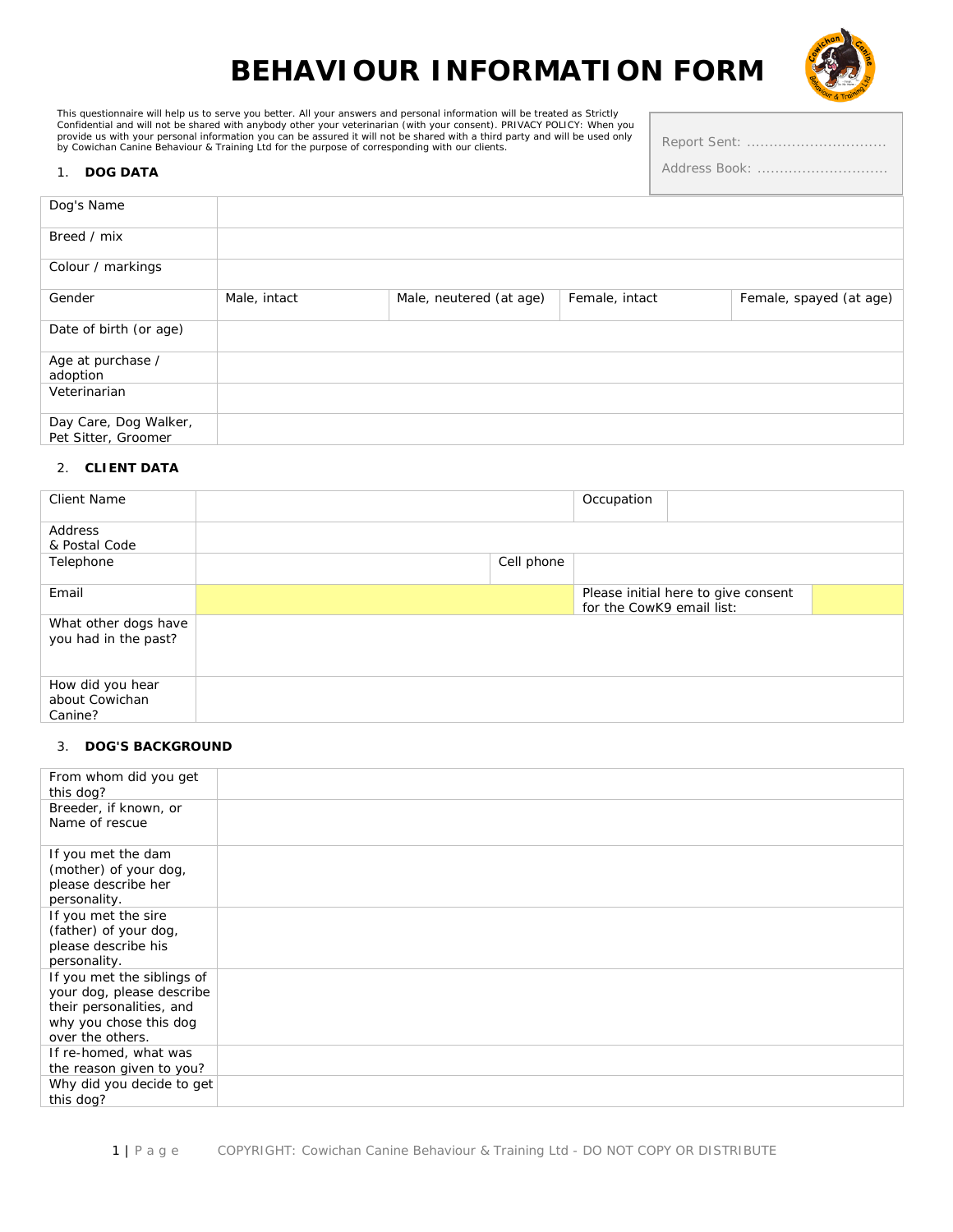#### 4. **HOUSEHOLD**

| Please list all the people, including yourself, who live in your household: |                |                   |     |                       |  |
|-----------------------------------------------------------------------------|----------------|-------------------|-----|-----------------------|--|
| Name                                                                        | Gender         | Age<br>(children) |     | Relationship with dog |  |
|                                                                             |                |                   |     |                       |  |
|                                                                             |                |                   |     |                       |  |
|                                                                             |                |                   |     |                       |  |
|                                                                             |                |                   |     |                       |  |
|                                                                             |                |                   |     |                       |  |
| Please list all other pets, who live in your household:                     |                |                   |     |                       |  |
| Name                                                                        | Species/Gender |                   | Age | Relationship with Dog |  |
|                                                                             |                |                   |     |                       |  |
|                                                                             |                |                   |     |                       |  |
|                                                                             |                |                   |     |                       |  |

### 5. **VETERINARY MEDICAL INFORMATION**

| When and why was your dog's latest<br>visit to the veterinarian?                                                                                                                           |  |  |  |  |
|--------------------------------------------------------------------------------------------------------------------------------------------------------------------------------------------|--|--|--|--|
| Date of latest vaccination or titer test for<br>parvo/distemper/adenovirus (DAPPV)                                                                                                         |  |  |  |  |
| Date of latest vaccination or titer test for<br>rabies, if any                                                                                                                             |  |  |  |  |
| Allergies, inc food allergies?                                                                                                                                                             |  |  |  |  |
| Current medical issues?<br>(Inc. allergies, joints, teeth, etc)                                                                                                                            |  |  |  |  |
| Current medications                                                                                                                                                                        |  |  |  |  |
| Heartworm/flea/tick prevention<br>programme?                                                                                                                                               |  |  |  |  |
| Past medical conditions and how they<br>were treated / resolved                                                                                                                            |  |  |  |  |
| Past medications                                                                                                                                                                           |  |  |  |  |
| How does your dog like the vet clinic?<br>Has your dog had to be muzzled?                                                                                                                  |  |  |  |  |
| To confirm that we may contact and discuss health and behavioural issues with your veterinarian<br>and write to inform your veterinarian about our work together, please initial this box: |  |  |  |  |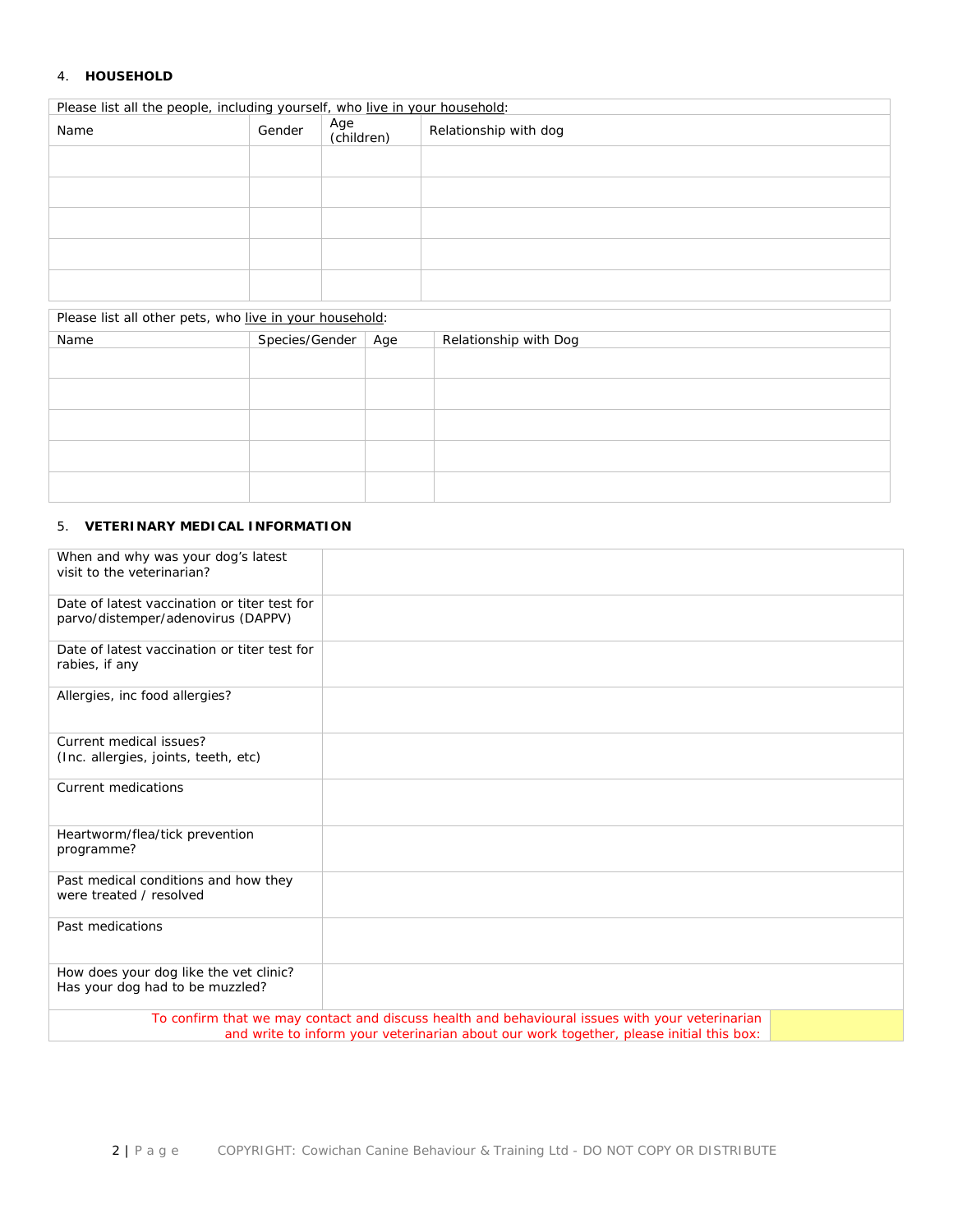# 6. **DOG'S DIET**

| Type & Brand of food                                                                 |                                                                                                  |  |
|--------------------------------------------------------------------------------------|--------------------------------------------------------------------------------------------------|--|
| How often and how much do you feed?                                                  | How long does it take your<br>dog to finish the food / how<br>long do you leave the food<br>out? |  |
| Which food dispensing toys does your<br>dog enjoy, and how often do you use<br>them? |                                                                                                  |  |

Please list your dog's Top Three favourite foods or treats, all categories

# 7. **DOG'S HOME LIFE**

| What are the games<br>that you play with your<br>dog?                                                   | How much time do you spend<br>playing with your dog each day?                  |  |
|---------------------------------------------------------------------------------------------------------|--------------------------------------------------------------------------------|--|
| When during the day<br>are your dog's favourite<br>cuddle times?                                        | How much time do you spend<br>cuddling with your dog each<br>day?              |  |
| How many hours per<br>day / week is your dog<br>without human<br>companionship in on<br>average?        | How much time, if any, does<br>your dog spend on his / her own<br>in the yard? |  |
| How many hours per<br>day / week is your dog<br>without human<br>companionship in on<br>average?        | How much time, if any, does<br>your dog spend on his / her own<br>in the yard? |  |
| How often, and for how<br>long, and for what<br>reasons is your dog<br>crated or otherwise<br>confined? | How does your dog tolerate<br>being confined?                                  |  |
| Which areas of the<br>house, if any, is your<br>dog restricted to, and<br>when?                         |                                                                                |  |

| <b>HOUSE TRAINING</b>   |  |
|-------------------------|--|
| How often are there     |  |
| house-training          |  |
| accidents?              |  |
| How often does your     |  |
| dog normally defecate,  |  |
| and do the stools       |  |
| appear healthy?         |  |
| How often in a day does |  |
| your dog go out for     |  |
| bathroom breaks?        |  |
|                         |  |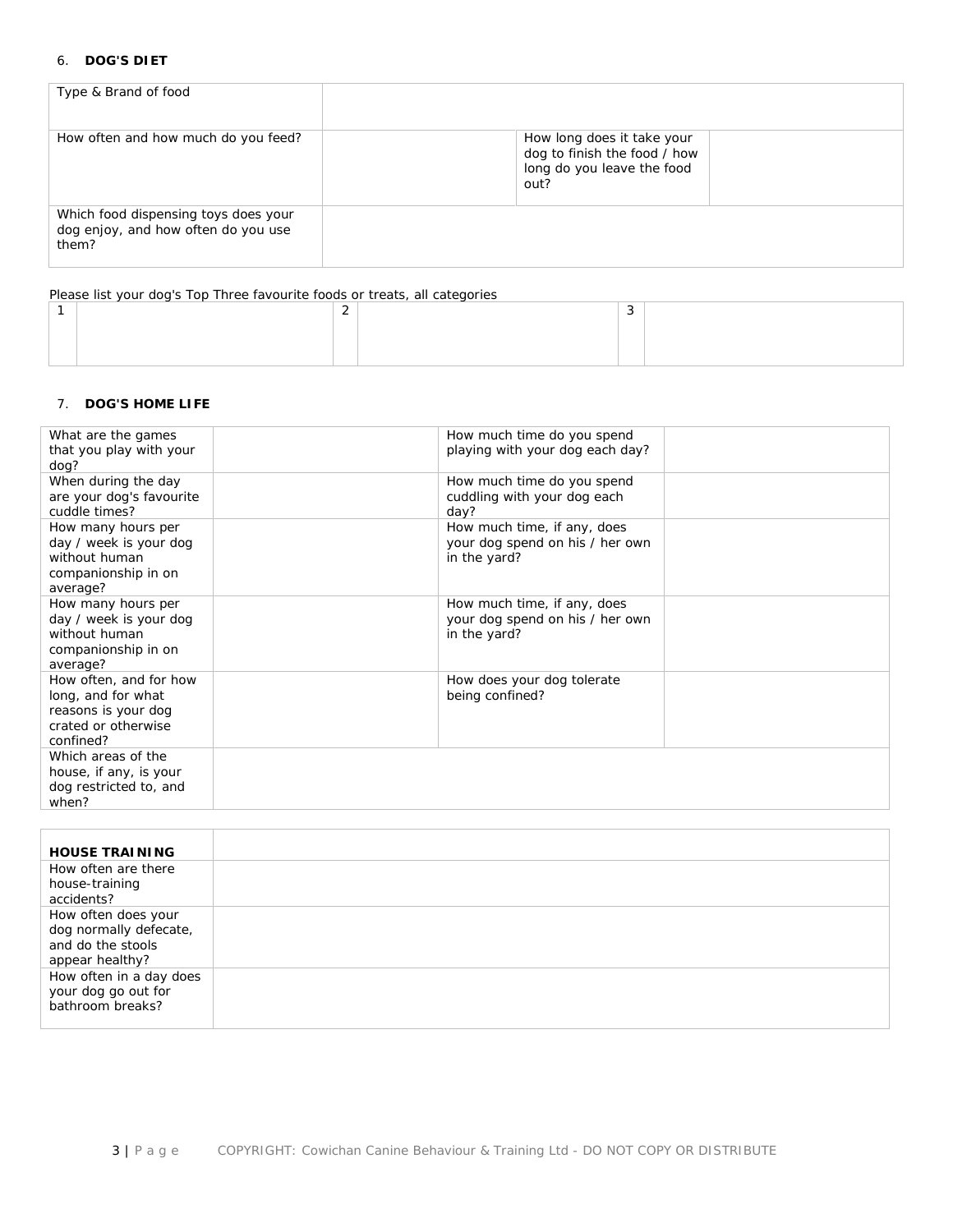# 8. **DOG'S SOCIAL LIFE**

What type of collar, leash, harness, etc, do you use?

|                                                                                                                        |                                    |                       | How many walks does your dog get and how long are they?        |         |          |                                                                        |  |
|------------------------------------------------------------------------------------------------------------------------|------------------------------------|-----------------------|----------------------------------------------------------------|---------|----------|------------------------------------------------------------------------|--|
| ON-LEASH                                                                                                               | Walks<br>per day                   |                       |                                                                | minutes | Comment: |                                                                        |  |
| OFF-LEASH                                                                                                              |                                    | Walks<br>per day      |                                                                | minutes | Comment: |                                                                        |  |
| How many different<br>places away from home<br>do you take your dog to<br>each week, on average,<br>and what are they? |                                    |                       |                                                                |         |          |                                                                        |  |
|                                                                                                                        |                                    |                       | <b>OTHER DOGS</b>                                              |         |          |                                                                        |  |
| With how many different<br>dogs from outside the<br>home does your dog<br>socialize with in an<br>average week?        |                                    |                       | How many of<br>these dogs are<br>known friends of<br>your dog? |         |          | How many of<br>these dogs are<br>"new" or<br>"strange" to your<br>dog? |  |
| Please name and                                                                                                        | Name:<br>Dog<br>Description:<br>#1 |                       |                                                                |         |          |                                                                        |  |
| describe your dog's<br>most regular playmates                                                                          |                                    |                       |                                                                |         |          |                                                                        |  |
| from OUTSIDE the<br>household (i.e. that do<br>not live with your dog)                                                 | Dog                                | Name:                 |                                                                |         |          |                                                                        |  |
|                                                                                                                        | #2                                 | Description:          |                                                                |         |          |                                                                        |  |
|                                                                                                                        |                                    | Name:                 |                                                                |         |          |                                                                        |  |
|                                                                                                                        | Dog<br>#3                          | Description:          |                                                                |         |          |                                                                        |  |
|                                                                                                                        |                                    | Name:                 |                                                                |         |          |                                                                        |  |
|                                                                                                                        | Dog<br>#4                          | Description:          |                                                                |         |          |                                                                        |  |
|                                                                                                                        |                                    | Name:                 |                                                                |         |          |                                                                        |  |
|                                                                                                                        | Dog<br>#5                          | Description:          |                                                                |         |          |                                                                        |  |
|                                                                                                                        |                                    |                       |                                                                |         |          |                                                                        |  |
|                                                                                                                        | Dog<br>#6                          | Name:<br>Description: |                                                                |         |          |                                                                        |  |
|                                                                                                                        |                                    |                       |                                                                |         |          |                                                                        |  |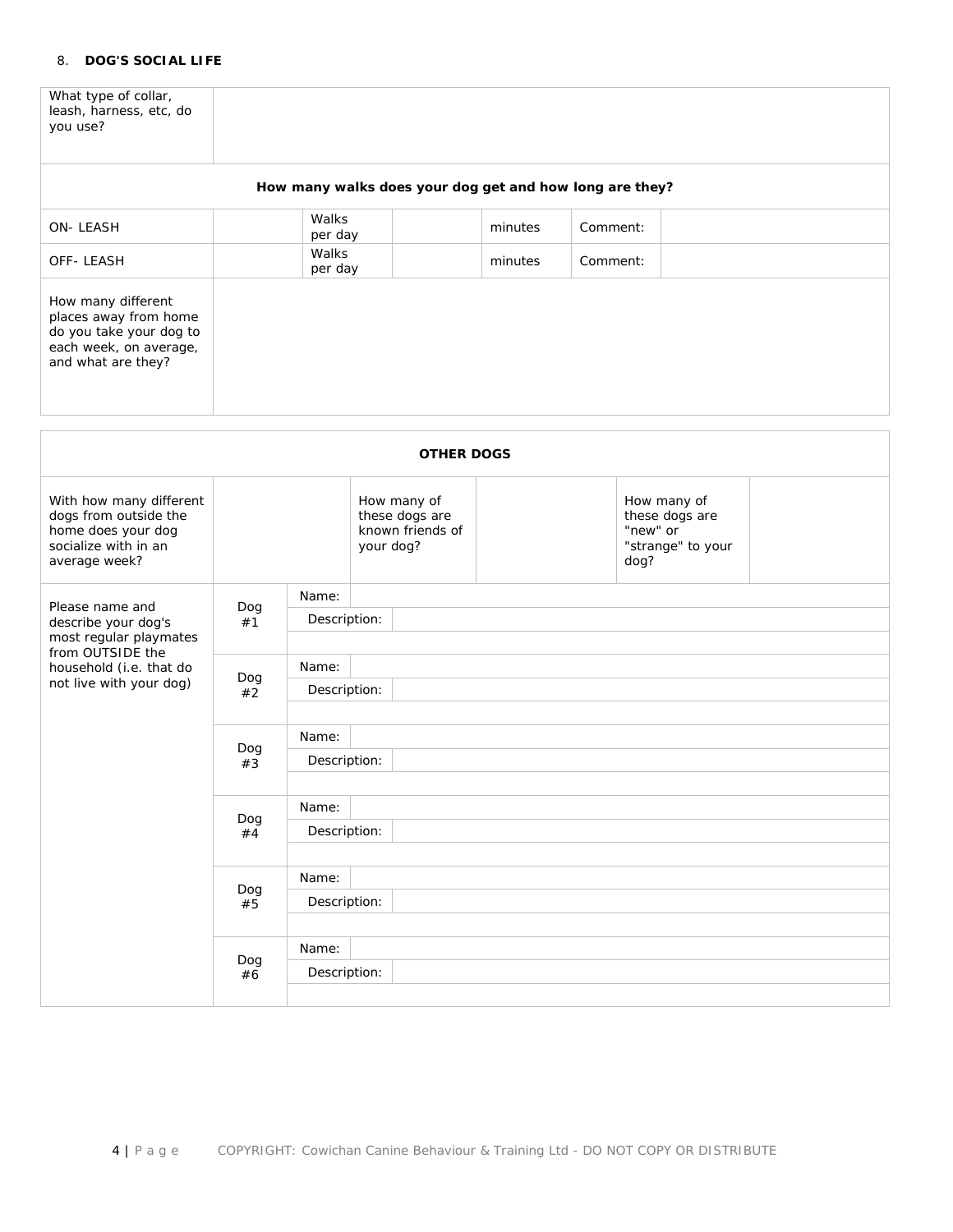#### **9. SOCIALIZATION & LEARNING HISTORY**

Behaviour problems are the leading cause of death in dogs under three years of age. A socialization programme is like an immunization programme against future behaviour problems.

It is important that the dog has positive experiences during outings. Do not let people reach for your dog and try to pet him if there is any chance that he will be worried, backing up, barking, or in any other way avoiding interaction. If he doesn't want to interact, he doesn't have to. As your dog's caregiver, it is your job to protect him from situations that he is uncomfortable with. If he can trust you to keep him safe, he will learn to be more confident, because he doesn't have to worry about what might happen.

This is an extract from a typical socialization checklist for an 8 weeks old puppy. In your dog's case, we are going to use it as a diagnostic tool: *Please tick all items that you think that your dog will be worried about. DO NOT tick items that your know your dog is happy with, and DO NOT tick items that will never apply to your dog's life.* What is left will be your dog's socialization programme, together with any additional "triggers" that black boxes into which you can add anything else that your dog is having trouble with.

| <b>Surfaces</b>         | Places, cont               | - Dirt Bikes               | <b>Food Bowls</b>      |
|-------------------------|----------------------------|----------------------------|------------------------|
| - Wooden floor          | - Dog show/event           | - Running Children         | - Wobbly Bowl          |
| - Carpet                | - Camping                  | - Cars & trucks            |                        |
| - Asphalt               | - Outdoor café             | Challenges                 | - Metal Bowl           |
| - Grass                 | People (not family)        | - Climb in/out of a box    | - Cup                  |
| - Wet Grass             | - Children                 | - Go through small         | - Saucer               |
| - Mud                   | - Teenager (m/f)           | - Climb over obstacle      | - Eat from a spoon     |
| - Shallow Puddles       | - Men                      | - Up & down small          | - Activation toy       |
| - Deep Puddles          | - Women                    | - Play Find-Me!            | Eat Out                |
| - Uneven Surfaces       | - Using wheelchair/cane    | - Exposed to Large Ball    | - Puppy Pen            |
| - On a Table            | - Jogging/running          | - Umbrella opens/closes    | - Kitchen              |
| - On a Chair            | - Dancing/hugging          | - Walk on Wobbly           | - Garage               |
| <b>Toys</b>             | - Wearing Hats             | - Jump over a broom        | - Car                  |
| - Large Ball            | - Wearing Beards           | - Walk on moving panel     | - Basement             |
| - Little Ball           | - Wearing Sun Glasses      | <b>Care &amp; Handling</b> | - A Different Home     |
| - Soft Toys             | - Unusual Dress            | - Carried under arm        | - Elevated             |
| - Harder Toys           | - Smoking                  | - Carried against chest    | - Under Umbrella       |
| - Noisy Toys            | <b>Sounds</b>              | - Examine Ears             | - Other Eat Out places |
| - Wooden Toys           | - Loud music               | - Examine Nose &           | <b>Dogs</b>            |
| - Metal Items           | - Doors open & close       | - Examine Between          | - With cropped ears    |
| - Keys                  | - Children playing         | - Cut toe nails            | - With docked tails    |
| <b>Places</b>           | - Babies crying            | - Brushing & Combing       | - Puppies              |
| - Home Yard             | - Cars                     | - Towel wipe               | - Smaller dogs         |
| - School Yard           | - Trucks                   | - Brushing teeth           | - Larger dogs          |
| - Lake/sea              | - Clapping                 | - Have temperature         | - Fluffy dogs          |
| - River                 | - Loud Singing             | - Bathing                  | - Black dogs           |
| - Boat                  | - Washing Machine          | <b>Environments</b>        | - Intact females       |
| - Basement              | - Dropped Metal Pan        | - Thunderstorms            | - Intact males         |
| - Attic                 | - Neighing Horses          | - Fireworks                | <b>Other Animals</b>   |
| - Vet's Office          | - Vacuum Cleaner           | - Kids                     | - Cats                 |
| - Car                   | - Doorbell/knocking        | - Vacuum/hair dryer        | - Birds                |
| - Garage                | <b>Fast Moving Objects</b> | - Dremel/drill             | - Livestock            |
| - Other people's houses | - Skateboards              | - Motorcycle               | - Horses               |
| - Grooming salon        | - Roller Blades            | - Traffic                  | - Ferrets, chinchillas |
| - Pet store             | - Bicycles                 |                            | - Rabbits, guinea pigs |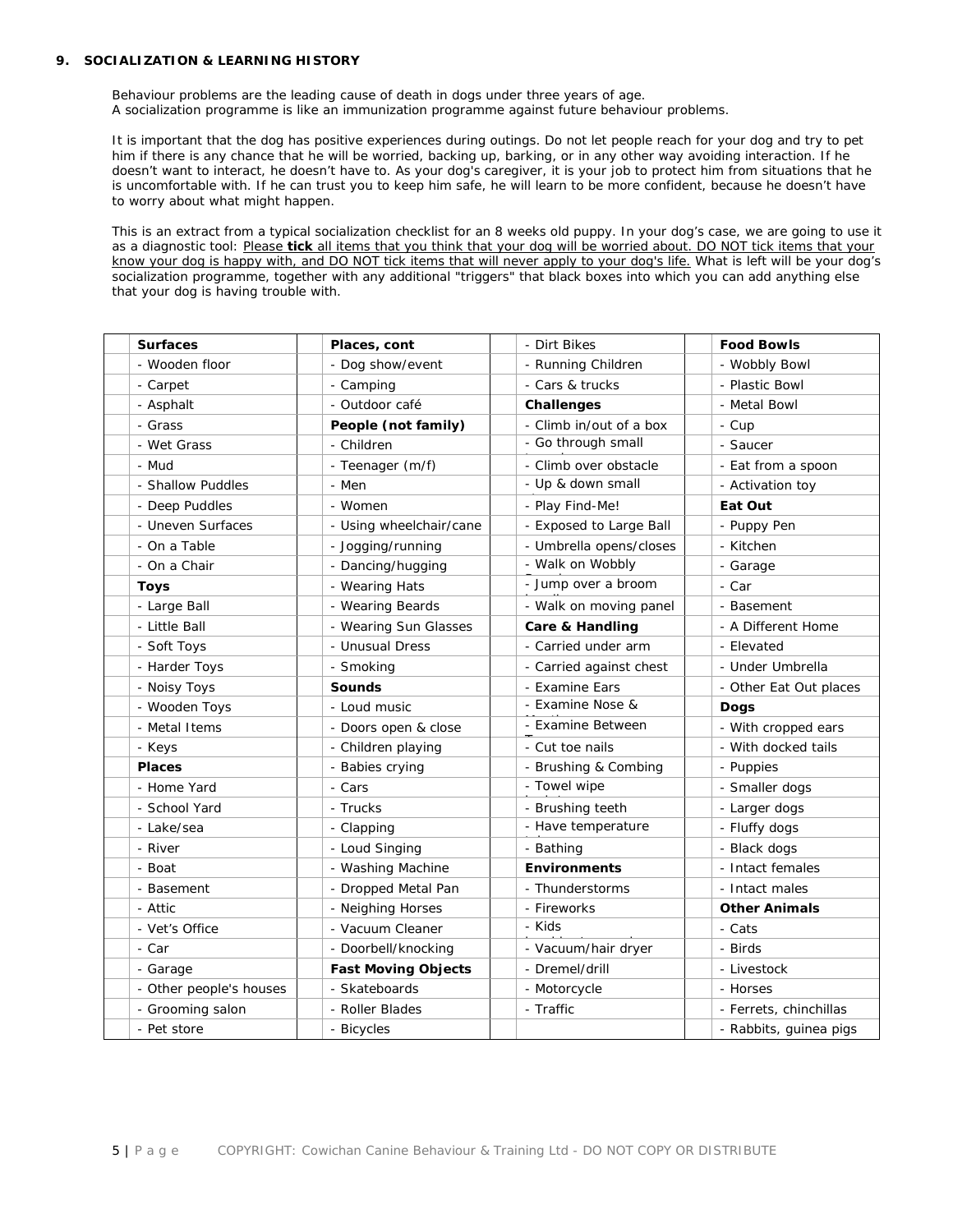|                  | <b>10. LEARNING HISTORY</b>                                                                                                            |                                                         |                                                                                            |                                  |
|------------------|----------------------------------------------------------------------------------------------------------------------------------------|---------------------------------------------------------|--------------------------------------------------------------------------------------------|----------------------------------|
| Age<br>of<br>Dog | <b>Classes or Private</b><br>Training, and what<br>type? (E.g. puppy,<br>basic obedience,<br>agility, behaviour<br>consultations, etc) | What was the<br>name of the trainer<br>or organization? | What training methods<br>were used? (E.g.<br>clicker, treats, leash<br>corrections, other) | What did you and your dog learn? |
|                  |                                                                                                                                        |                                                         |                                                                                            |                                  |
|                  |                                                                                                                                        |                                                         |                                                                                            |                                  |
|                  |                                                                                                                                        |                                                         |                                                                                            |                                  |

| Please indicate your estimate of how well your dog performs these behaviours when asked: |                              |        |                |        |        |          |
|------------------------------------------------------------------------------------------|------------------------------|--------|----------------|--------|--------|----------|
|                                                                                          | Never/<br>doesn't<br>know it | Rarely | Some-<br>times | Mostly | Always | Comments |
| Sit                                                                                      |                              |        |                |        |        |          |
| Down (lie down)                                                                          |                              |        |                |        |        |          |
| Stay                                                                                     |                              |        |                |        |        |          |
| Come when called                                                                         |                              |        |                |        |        |          |
| Loose leash walking                                                                      |                              |        |                |        |        |          |
| Give (give up something held in mouth)                                                   |                              |        |                |        |        |          |
| Wait (don't rush out through the door)                                                   |                              |        |                |        |        |          |
| Go to your bed / go in your kennel                                                       |                              |        |                |        |        |          |
| Quiet (stop barking)                                                                     |                              |        |                |        |        |          |
| Off (get off furniture when asked)                                                       |                              |        |                |        |        |          |
| Others (including tricks):                                                               |                              |        |                |        |        |          |
|                                                                                          |                              |        |                |        |        |          |

#### **What makes your dog react inappropriately? Please list your dog's "triggers", from Worst to Mildest. Enter as many as you can think of.**

| WORST           |  |
|-----------------|--|
| <b>VERY BAD</b> |  |
| QUITE BAD       |  |
| NOT SO BAD      |  |
| MILD            |  |
| <b>MILDEST</b>  |  |
| Comments        |  |
|                 |  |
|                 |  |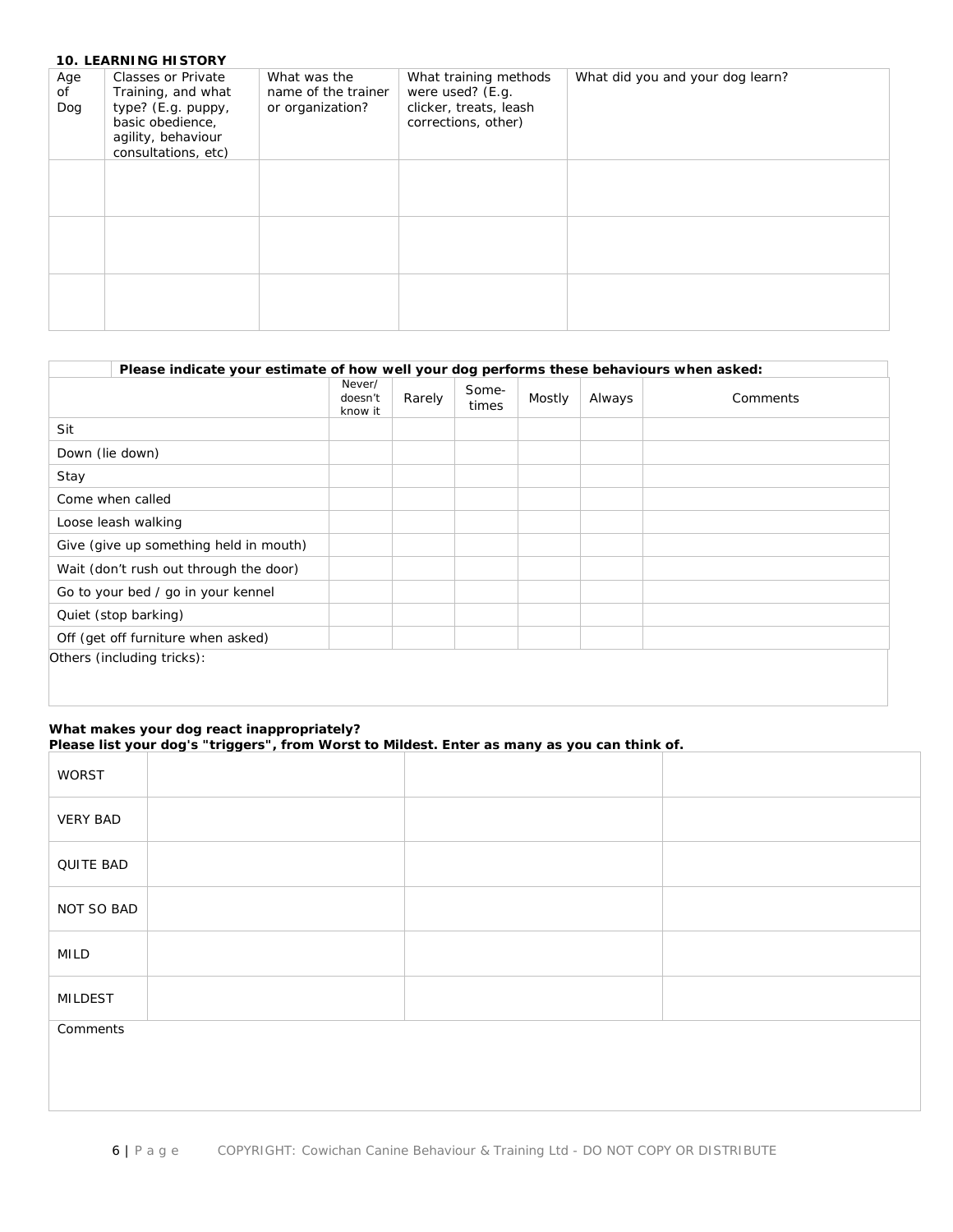# 11. **DOG PERSONALITY QUESTIONNAIRE (DPQ)**

(adapted from Gosling Jones 2008)

These personality traits and behaviour descriptions may or may not apply to your dog. Please indicate against each statement the extent to which you agree or disagree with that statement. You should rate your dog based on his or her general, overall behavior. If a question does not apply, or you don't know the answer, please skip it.

| <b>GENERAL PERSONALITY TYPE</b>                                                   | Boisterous Confident | Alert | Calm | Lethargic | Aloof | Shv | <b>Anxious</b> |
|-----------------------------------------------------------------------------------|----------------------|-------|------|-----------|-------|-----|----------------|
| Please mark the temperament types that<br>apply to your dog (mark all that apply) |                      |       |      |           |       |     |                |

|                |                                                                                                                   |                     |                 | Agree      |          | <b>Neither</b>        |          | <b>Disagree</b> |          |
|----------------|-------------------------------------------------------------------------------------------------------------------|---------------------|-----------------|------------|----------|-----------------------|----------|-----------------|----------|
| #              | <b>GENERAL TEMPERAMENT</b>                                                                                        | <b>Since</b><br>age | <b>Strongly</b> | Moderately | Slightly | agree nor<br>disagree | Slightly | Moderately      | Strongly |
| $\overline{2}$ | Dog is easily startled by<br>unexpected noises                                                                    |                     |                 |            |          |                       |          |                 |          |
| 3              | Dog is easily startled by<br>unexpected contact with objects<br>(e.g. tripping, brushing against<br>a door frame) |                     |                 |            |          |                       |          |                 |          |
| 4              | Dog takes a long time to recover<br>after being startled or frightened                                            |                     |                 |            |          |                       |          |                 |          |
| 5              | Dog does not adapt well to new<br>situations and environments                                                     |                     |                 |            |          |                       |          |                 |          |
| 6              | Dog does not enjoy playing with<br>toys                                                                           |                     |                 |            |          |                       |          |                 |          |
| $\overline{7}$ | Dog chases cats, squirrels,<br>birds, or other small animals                                                      |                     |                 |            |          |                       |          |                 |          |
| 8              | Dog catches and kills cats,<br>squirrels, birds, or other small<br>animals                                        |                     |                 |            |          |                       |          |                 |          |
| 9              | Dog chases joggers,<br>skateboarders, bicycles,<br>motorbikes, or cars                                            |                     |                 |            |          |                       |          |                 |          |
| 10             | Dog is sensitive (and reactive)<br>to pain                                                                        |                     |                 |            |          |                       |          |                 |          |
|                | Comments                                                                                                          |                     |                 |            |          |                       |          |                 |          |
|                | Comments                                                                                                          |                     |                 |            |          |                       |          |                 |          |
|                | Comments                                                                                                          |                     |                 |            |          |                       |          |                 |          |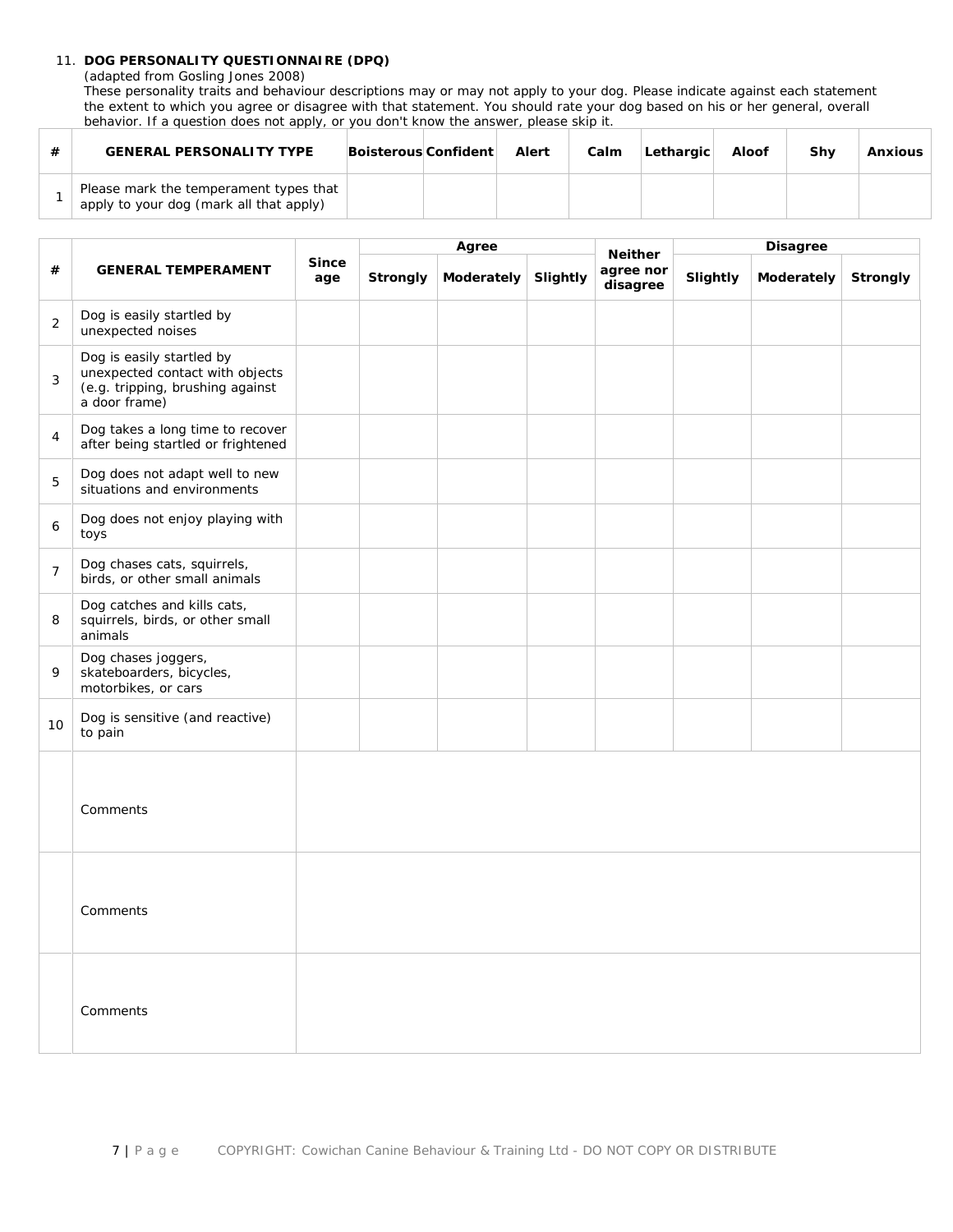|      |                                                                                                         |                     |          | Agree      |          | <b>Neither</b>        |          | <b>Disagree</b> |          |
|------|---------------------------------------------------------------------------------------------------------|---------------------|----------|------------|----------|-----------------------|----------|-----------------|----------|
| $\#$ | <b>GENERAL TEMPERAMENT,</b><br>continued                                                                | <b>Since</b><br>age | Strongly | Moderately | Slightly | agree nor<br>disagree | Slightly | Moderately      | Strongly |
| 11   | Dog seeks constant activity                                                                             |                     |          |            |          |                       |          |                 |          |
| 12   | Dog shows aggression when<br>nervous or fearful                                                         |                     |          |            |          |                       |          |                 |          |
| 13   | Dog is unable to focus in a<br>distracting situation (e.g. busy<br>places, around dogs)                 |                     |          |            |          |                       |          |                 |          |
| 14   | Dog is anxious when left home<br>alone                                                                  |                     |          |            |          |                       |          |                 |          |
| 15   | Dog barks excessively                                                                                   |                     |          |            |          |                       |          |                 |          |
| 16   | Dog urinates when excited,<br>when in trouble, or when<br>greeting people or dogs                       |                     |          |            |          |                       |          |                 |          |
| 17   | Dog eats feces                                                                                          |                     |          |            |          |                       |          |                 |          |
| 18   | Dog sucks on toys or textiles, or<br>licks himself frequently, or spins<br>in circles, or licks the air |                     |          |            |          |                       |          |                 |          |
|      | Comments                                                                                                |                     |          |            |          |                       |          |                 |          |
|      | Comments                                                                                                |                     |          |            |          |                       |          |                 |          |
|      | Comments                                                                                                |                     |          |            |          |                       |          |                 |          |
|      | Comments                                                                                                |                     |          |            |          |                       |          |                 |          |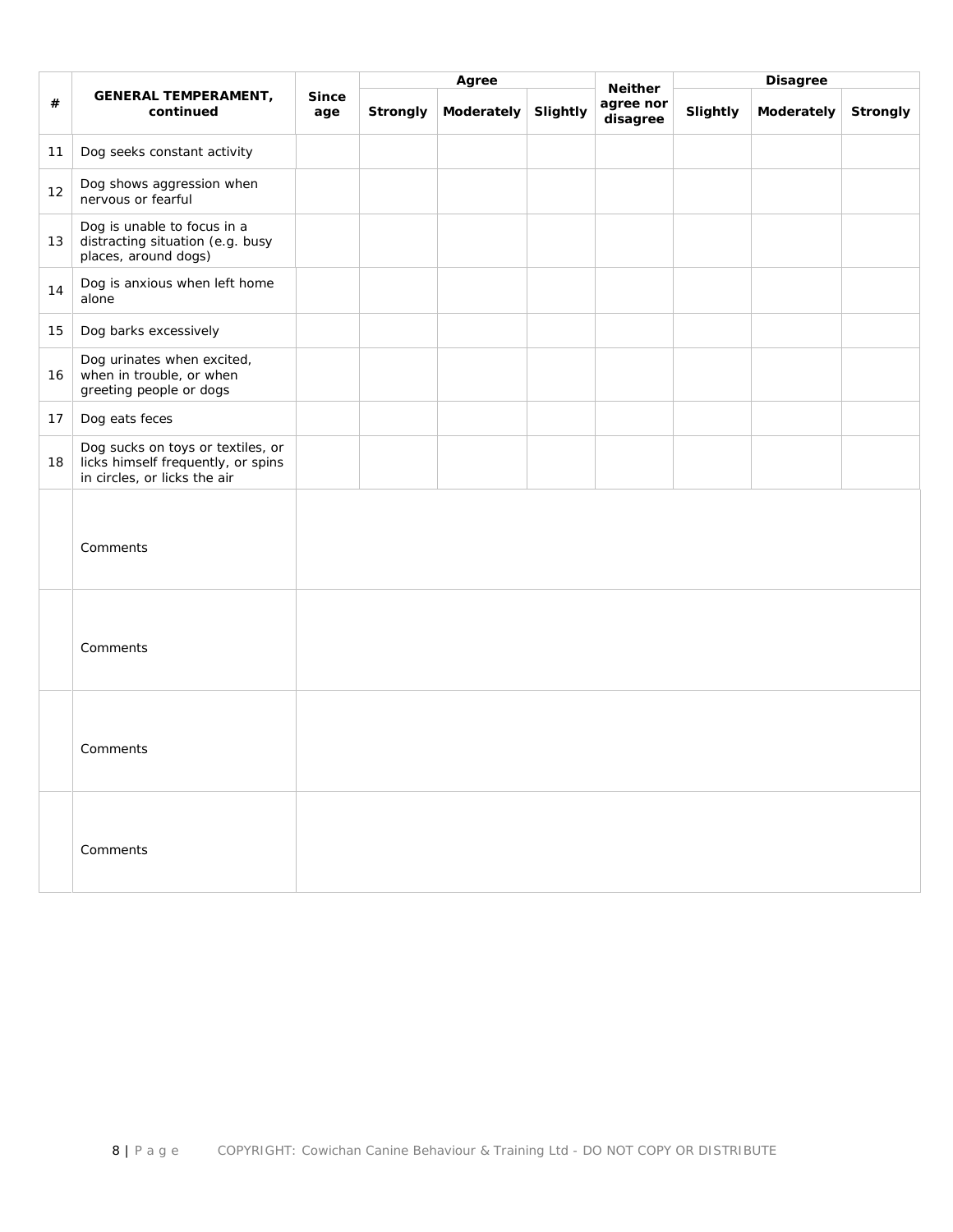|    |                                                                             |                     | Agree    |            |          | <b>Disagree</b>                         |          |            |          |
|----|-----------------------------------------------------------------------------|---------------------|----------|------------|----------|-----------------------------------------|----------|------------|----------|
| #  | PEOPLE RELATIONSHIPS                                                        | <b>Since</b><br>age | Strongly | Moderately | Slightly | <b>Neither</b><br>agree nor<br>disagree | Slightly | Moderately | Strongly |
| 19 | Dog is mouthing, nipping and/or<br>play biting excessively                  |                     |          |            |          |                                         |          |            |          |
| 20 | Dog is fearful or aggressive if<br>disturbed or moved when<br>resting       |                     |          |            |          |                                         |          |            |          |
| 21 | Dog is fearful or aggressive<br>when groomed, handled or<br>restrained      |                     |          |            |          |                                         |          |            |          |
| 22 | Dog does not care to play with<br>people                                    |                     |          |            |          |                                         |          |            |          |
| 23 | Dog is fearful or aggressive<br>towards unfamiliar people                   |                     |          |            |          |                                         |          |            |          |
| 24 | Dog is fearful or aggressive<br>towards children                            |                     |          |            |          |                                         |          |            |          |
| 25 | Dog is fearful or aggressive<br>when a stranger comes to the<br>house       |                     |          |            |          |                                         |          |            |          |
| 26 | Dog is very overly happy and<br>excited when visitors arrive                |                     |          |            |          |                                         |          |            |          |
| 27 | Dog jumps up on people                                                      |                     |          |            |          |                                         |          |            |          |
| 28 | Dog is fearful or aggressive<br>when near crowds of people                  |                     |          |            |          |                                         |          |            |          |
| 29 | Dog is fearful or aggressive<br>during visits to the veterinarian           |                     |          |            |          |                                         |          |            |          |
| 30 | Dog aggressively guards valued<br>items (e.g. food, toys) against<br>people |                     |          |            |          |                                         |          |            |          |
|    | Comments                                                                    |                     |          |            |          |                                         |          |            |          |
|    | Comments                                                                    |                     |          |            |          |                                         |          |            |          |
|    | Comments                                                                    |                     |          |            |          |                                         |          |            |          |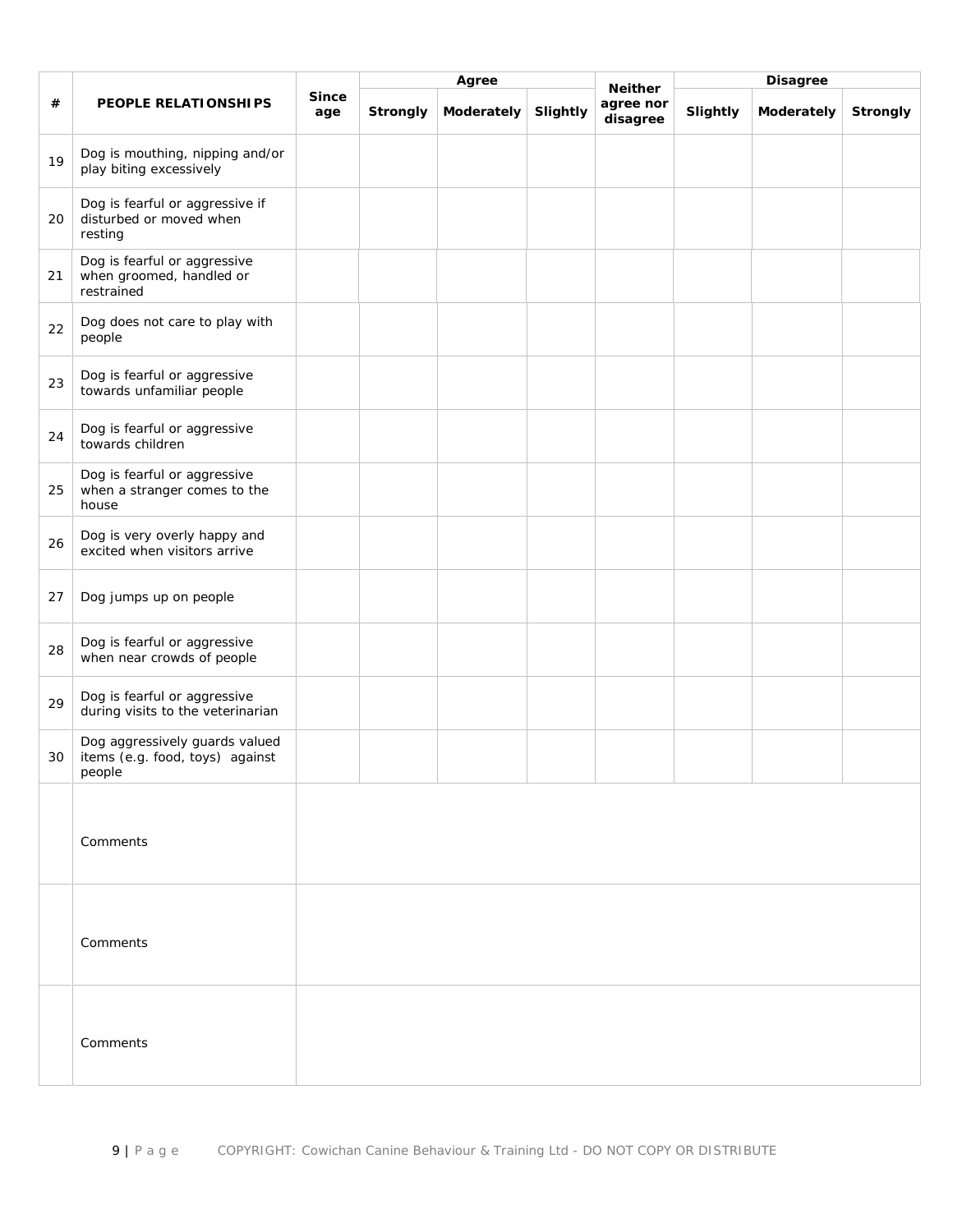|    |                                                                                                              |                     |          | Agree      |          |                                         | <b>Disagree</b> |            |          |
|----|--------------------------------------------------------------------------------------------------------------|---------------------|----------|------------|----------|-----------------------------------------|-----------------|------------|----------|
| #  | <b>DOG-DOG RELATIONSHIPS</b>                                                                                 | <b>Since</b><br>age | Strongly | Moderately | Slightly | <b>Neither</b><br>agree nor<br>disagree | Slightly        | Moderately | Strongly |
| 31 | Dog is very excitable around<br>other dogs                                                                   |                     |          |            |          |                                         |                 |            |          |
| 32 | Dog jumps up on (e.g. in play)<br>and/or mounts other dogs                                                   |                     |          |            |          |                                         |                 |            |          |
| 33 | Dog is assertive or pushy with<br>other dogs                                                                 |                     |          |            |          |                                         |                 |            |          |
| 34 | Dog behaves submissively (e.g.<br>rolls over, avoids eye contact,<br>licks lips) when greeting other<br>dogs |                     |          |            |          |                                         |                 |            |          |
| 35 | Dog is aloof or indifferent<br>towards other dogs                                                            |                     |          |            |          |                                         |                 |            |          |
| 36 | Dog actively avoids other dogs                                                                               |                     |          |            |          |                                         |                 |            |          |
| 37 | Dog is fearful or aggressive<br>towards other dogs                                                           |                     |          |            |          |                                         |                 |            |          |
| 38 | Dog barks and/or lunges at the<br>sight of other dogs                                                        |                     |          |            |          |                                         |                 |            |          |
| 39 | Dog guards food or toys against<br>other dogs                                                                |                     |          |            |          |                                         |                 |            |          |
|    | Comments                                                                                                     |                     |          |            |          |                                         |                 |            |          |
|    | Comments                                                                                                     |                     |          |            |          |                                         |                 |            |          |
|    | Comments                                                                                                     |                     |          |            |          |                                         |                 |            |          |
|    | Comments                                                                                                     |                     |          |            |          |                                         |                 |            |          |
|    | Comments                                                                                                     |                     |          |            |          |                                         |                 |            |          |
|    | Comments                                                                                                     |                     |          |            |          |                                         |                 |            |          |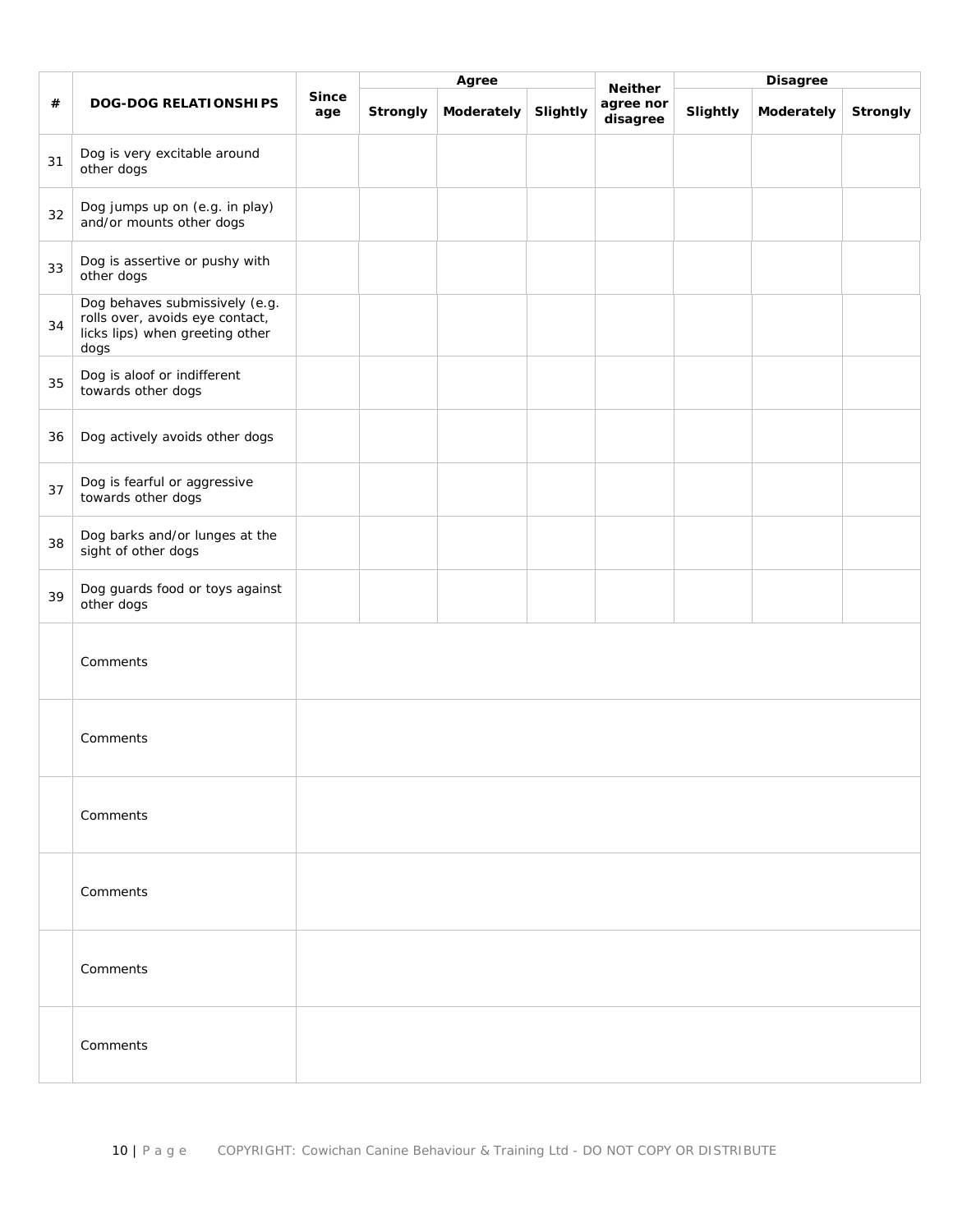|    |                                                            |                     | Agree           |            |          |                                         | <b>Disagree</b> |            |          |
|----|------------------------------------------------------------|---------------------|-----------------|------------|----------|-----------------------------------------|-----------------|------------|----------|
| #  | <b>TRAINING</b>                                            | <b>Since</b><br>age | <b>Strongly</b> | Moderately | Slightly | <b>Neither</b><br>agree nor<br>disagree | Slightly        | Moderately | Strongly |
| 40 | Dog does not listen or pay<br>attention                    |                     |                 |            |          |                                         |                 |            |          |
| 41 | Dog does not care to be praised                            |                     |                 |            |          |                                         |                 |            |          |
| 42 | Dog is slow to respond to<br>corrections                   |                     |                 |            |          |                                         |                 |            |          |
| 43 | Dog is easily upset when<br>corrected, scolded or punished |                     |                 |            |          |                                         |                 |            |          |
| 44 | Dog is quick to sneak out<br>through open doors, gates     |                     |                 |            |          |                                         |                 |            |          |
| 45 | Dog tends to pull on the leash<br>on walks                 |                     |                 |            |          |                                         |                 |            |          |
| 46 | Dog ignores commands                                       |                     |                 |            |          |                                         |                 |            |          |
| 47 | Dog does not come when called                              |                     |                 |            |          |                                         |                 |            |          |
| 48 | Dog steals food, objects or trash                          |                     |                 |            |          |                                         |                 |            |          |
| 49 | Dog jumps on furniture when<br>not allowed                 |                     |                 |            |          |                                         |                 |            |          |
| 50 | Dog urinates and/or defecates<br>in the house              |                     |                 |            |          |                                         |                 |            |          |
|    | Comments                                                   |                     |                 |            |          |                                         |                 |            |          |
|    | Comments                                                   |                     |                 |            |          |                                         |                 |            |          |
|    | Comments                                                   |                     |                 |            |          |                                         |                 |            |          |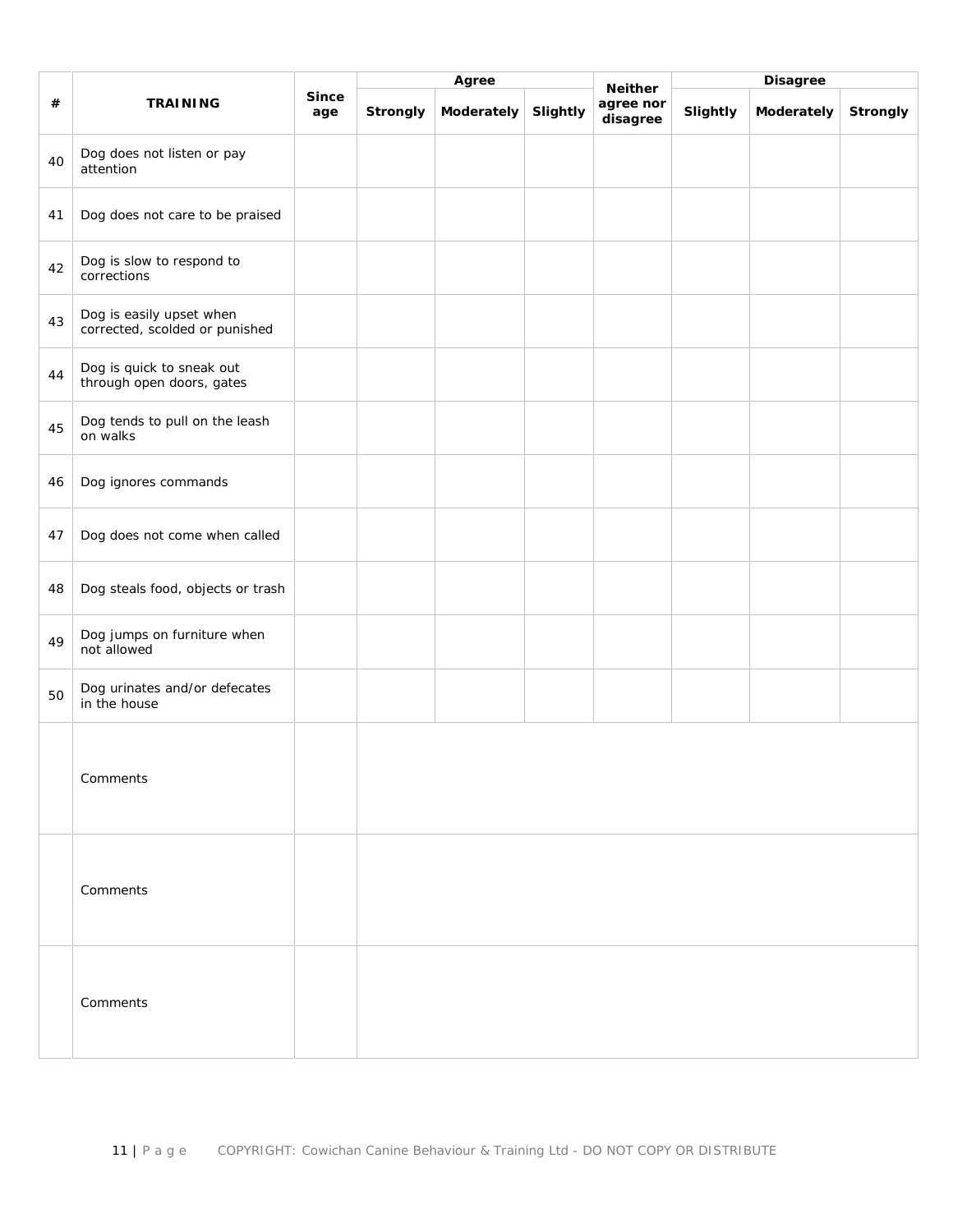# 12. **DETAILS OF AGGRESSIVE OR DEFENSIVE BITE HISTORY, IF ANY (play biting not applicable)**

| How many times has your dog bitten a |  |
|--------------------------------------|--|
| person?                              |  |

How many times has your dog bitten another dog?

|                                                                                                                              | PLEASE PROVIDE DETAILS OF THE FIRST BITE THAT YOUR DOG INFLICTED ON A VICTIM |
|------------------------------------------------------------------------------------------------------------------------------|------------------------------------------------------------------------------|
| Date of incident                                                                                                             |                                                                              |
|                                                                                                                              |                                                                              |
| Location                                                                                                                     |                                                                              |
| Identity of the people present                                                                                               |                                                                              |
| Identity of the dogs present                                                                                                 |                                                                              |
| What was the situation BEFORE the first<br>sign of trouble?                                                                  |                                                                              |
| What was the FIRST sign of trouble?                                                                                          |                                                                              |
| What happened between the first sign of<br>trouble and the bite?                                                             |                                                                              |
| Who was the victim(s)?                                                                                                       |                                                                              |
| How many bites were inflicted on each<br>victim?                                                                             |                                                                              |
| How serious was the worst bite in this<br>incident? (See bite scale below)                                                   |                                                                              |
| Where on the body was/were the bite(s)?                                                                                      |                                                                              |
| Did you have to remove the biting dog<br>from the victim, and if so, how was that<br>done?                                   |                                                                              |
| What happened immediately AFTER the<br>bite?                                                                                 |                                                                              |
| Was medical or veterinary treatment<br>necessary, and if so, what was it?                                                    |                                                                              |
| If you paid for treatment, how large was<br>the bill?                                                                        |                                                                              |
| Was the bite reported to the authorities<br>and/or was legal action taken, and if so,<br>what is the current status of that? |                                                                              |

#### **The Ian Dunbar Bite Scale**

|                | Air-snapped at – no skin contact by teeth                                                                                                                                                                                                                                                                                                               |
|----------------|---------------------------------------------------------------------------------------------------------------------------------------------------------------------------------------------------------------------------------------------------------------------------------------------------------------------------------------------------------|
|                | Bit; made skin contact but no broken skin other than slight skin nicks.                                                                                                                                                                                                                                                                                 |
|                | Bit; one to four puncture wounds from a single bite, no wound deeper than $\frac{1}{2}$ the dog's canine teeth.                                                                                                                                                                                                                                         |
| $\overline{4}$ | Bit; one to four puncture wounds from a single bite, but with at least one puncture wound deeper than $\frac{1}{2}$ the length of<br>the dog's canine teeth. There may also have been deep bruising around the wound (dog held on for x seconds and bore<br>down) or lacerations in both directions (dog held on and shook its head from side to side). |
| 5              | Bit; multiple-bite incident with at least two B4 bites or multiple-attack incident with at least one B4 bite in each attack.                                                                                                                                                                                                                            |
|                | Bit: victim dead.                                                                                                                                                                                                                                                                                                                                       |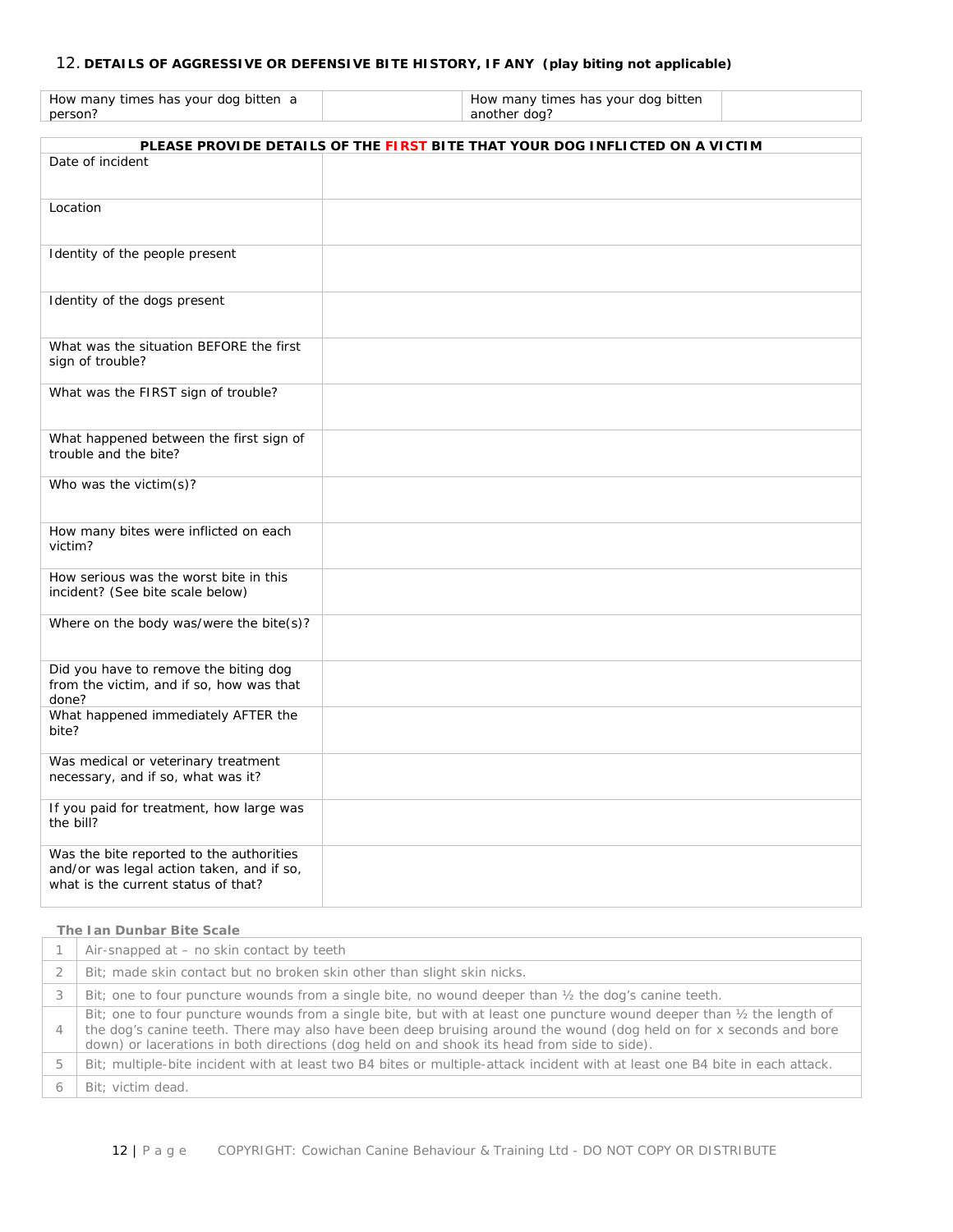|                                                                                                                              | PLEASE PROVIDE DETAILS OF THE WORST BITE THAT YOUR DOG HAS INFLICTED ON A VICTIM |
|------------------------------------------------------------------------------------------------------------------------------|----------------------------------------------------------------------------------|
| Date of incident                                                                                                             |                                                                                  |
|                                                                                                                              |                                                                                  |
| Location                                                                                                                     |                                                                                  |
| Identity of the people present                                                                                               |                                                                                  |
| Identity of the dogs present                                                                                                 |                                                                                  |
| What was the situation BEFORE the first<br>sign of trouble?                                                                  |                                                                                  |
| What was the FIRST sign of trouble?                                                                                          |                                                                                  |
| What happened between the first sign of<br>trouble and the bite?                                                             |                                                                                  |
| Who was the victim(s)?                                                                                                       |                                                                                  |
| How many bites were inflicted on each<br>victim?                                                                             |                                                                                  |
| How serious was the worst bite in this<br>incident? (See bite scale below)                                                   |                                                                                  |
| Where on the body was/were the bite(s)?                                                                                      |                                                                                  |
| Did you have to remove the biting dog<br>from the victim, and if so, how was that<br>done?                                   |                                                                                  |
| What happened immediately AFTER the<br>bite?                                                                                 |                                                                                  |
| Was medical or veterinary treatment<br>necessary, and if so, what was it?                                                    |                                                                                  |
| If you paid for treatment, how large was<br>the bill?                                                                        |                                                                                  |
| Was the bite reported to the authorities<br>and/or was legal action taken, and if so,<br>what is the current status of that? |                                                                                  |

#### **The Ian Dunbar Bite Scale**

|                | Air-snapped at – no skin contact by teeth                                                                                                                                                                                                                                                                                                               |
|----------------|---------------------------------------------------------------------------------------------------------------------------------------------------------------------------------------------------------------------------------------------------------------------------------------------------------------------------------------------------------|
|                | Bit; made skin contact but no broken skin other than slight skin nicks.                                                                                                                                                                                                                                                                                 |
|                | Bit; one to four puncture wounds from a single bite, no wound deeper than $\frac{1}{2}$ the dog's canine teeth.                                                                                                                                                                                                                                         |
| $\overline{4}$ | Bit; one to four puncture wounds from a single bite, but with at least one puncture wound deeper than $\frac{1}{2}$ the length of<br>the dog's canine teeth. There may also have been deep bruising around the wound (dog held on for x seconds and bore<br>down) or lacerations in both directions (dog held on and shook its head from side to side). |
| 5              | Bit; multiple-bite incident with at least two B4 bites or multiple-attack incident with at least one B4 bite in each attack.                                                                                                                                                                                                                            |
|                | Bit: victim dead.                                                                                                                                                                                                                                                                                                                                       |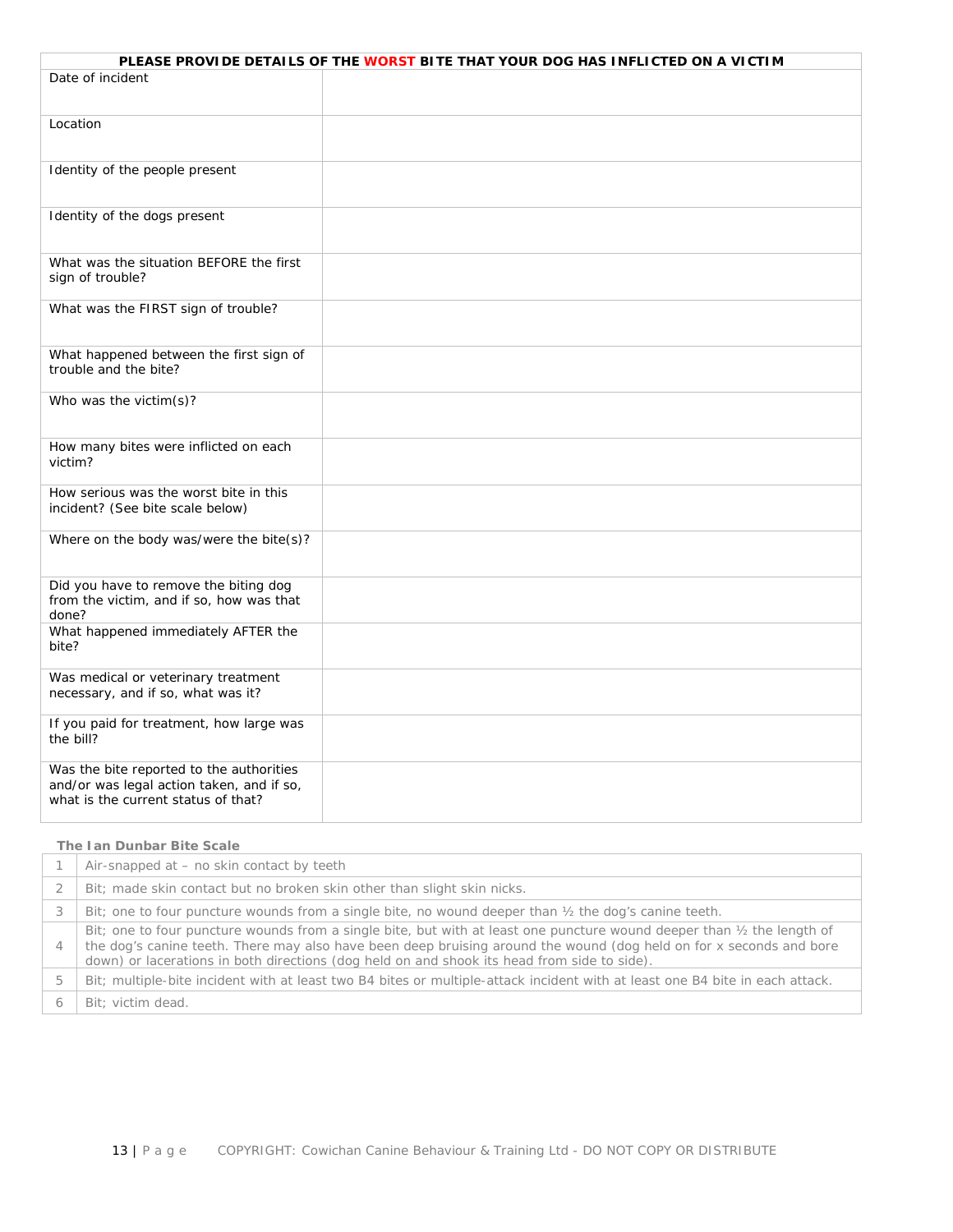| PLEASE PROVIDE DETAILS OF THE LATEST BITE THAT YOUR DOG INFLICTED ON A VICTIM                                                |  |  |  |  |
|------------------------------------------------------------------------------------------------------------------------------|--|--|--|--|
| Date of incident                                                                                                             |  |  |  |  |
| Location                                                                                                                     |  |  |  |  |
| Identity of the people present                                                                                               |  |  |  |  |
| Identity of the dogs present                                                                                                 |  |  |  |  |
| What was the situation BEFORE the first<br>sign of trouble?                                                                  |  |  |  |  |
| What was the FIRST sign of trouble?                                                                                          |  |  |  |  |
| What happened between the first sign of<br>trouble and the bite?                                                             |  |  |  |  |
| Who was the victim(s)?                                                                                                       |  |  |  |  |
| How many bites were inflicted on each<br>victim?                                                                             |  |  |  |  |
| How serious was the worst bite in this<br>incident? (See bite scale below)                                                   |  |  |  |  |
| Where on the body was/were the bite(s)?                                                                                      |  |  |  |  |
| Did you have to remove the biting dog<br>from the victim, and if so, how was that<br>done?                                   |  |  |  |  |
| What happened immediately AFTER the<br>bite?                                                                                 |  |  |  |  |
| Was medical or veterinary treatment<br>necessary, and if so, what was it?                                                    |  |  |  |  |
| If you paid for treatment, how large was<br>the bill?                                                                        |  |  |  |  |
| Was the bite reported to the authorities<br>and/or was legal action taken, and if so,<br>what is the current status of that? |  |  |  |  |

# **The Ian Dunbar Bite Scale**

|                | Air-snapped at – no skin contact by teeth                                                                                                                                                                                                                                                                                                               |
|----------------|---------------------------------------------------------------------------------------------------------------------------------------------------------------------------------------------------------------------------------------------------------------------------------------------------------------------------------------------------------|
|                | Bit; made skin contact but no broken skin other than slight skin nicks.                                                                                                                                                                                                                                                                                 |
|                | Bit; one to four puncture wounds from a single bite, no wound deeper than $\frac{1}{2}$ the dog's canine teeth.                                                                                                                                                                                                                                         |
| $\overline{4}$ | Bit; one to four puncture wounds from a single bite, but with at least one puncture wound deeper than $\frac{1}{2}$ the length of<br>the dog's canine teeth. There may also have been deep bruising around the wound (dog held on for x seconds and bore<br>down) or lacerations in both directions (dog held on and shook its head from side to side). |
| 5              | Bit; multiple-bite incident with at least two B4 bites or multiple-attack incident with at least one B4 bite in each attack.                                                                                                                                                                                                                            |
|                | Bit: victim dead.                                                                                                                                                                                                                                                                                                                                       |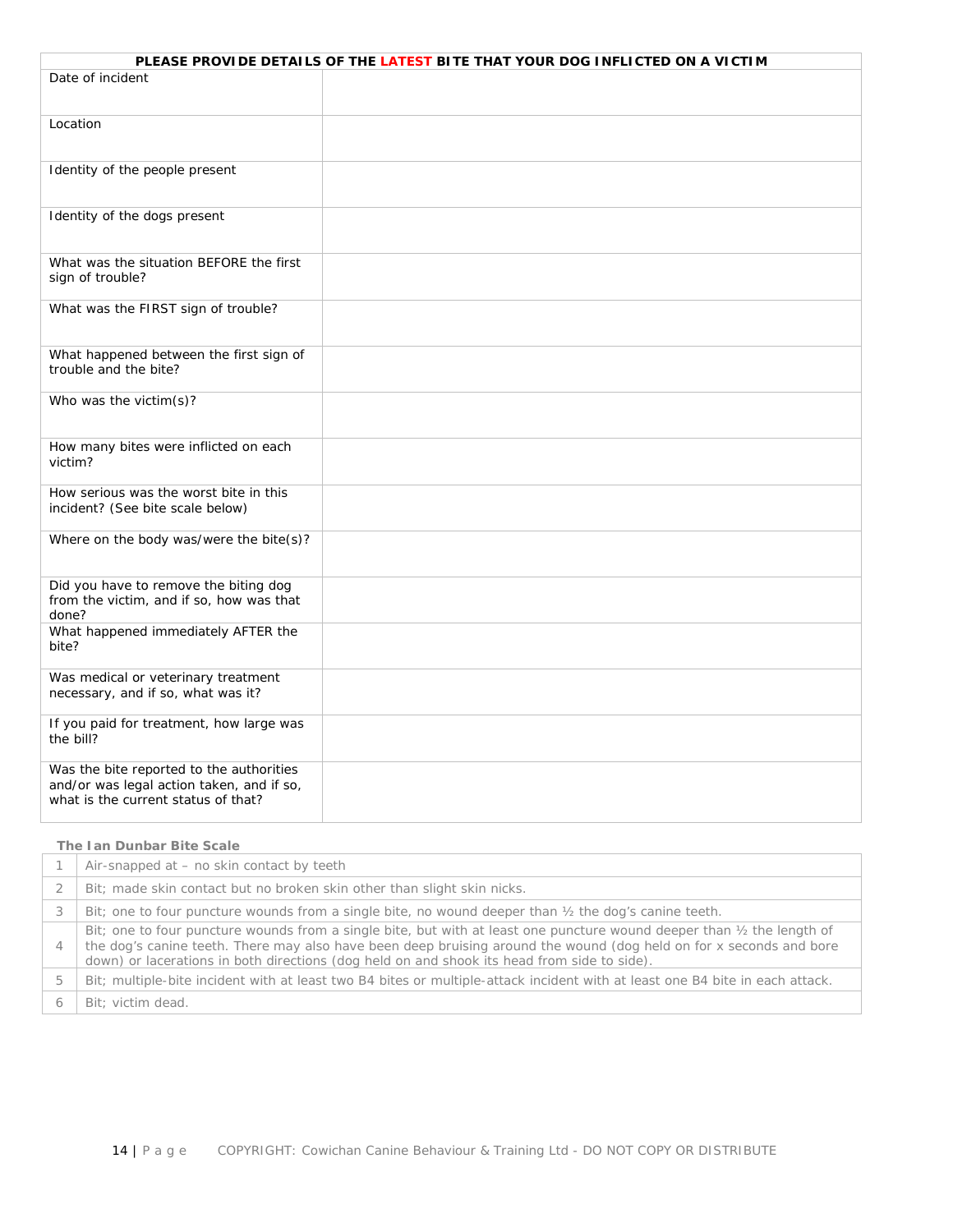# **13. TIME LINE OF DEVELOPMENT**

Please provide details of any of the following events that have occurred since you have had your dog:

| Event                                                | Year | Month | <b>Details</b> |
|------------------------------------------------------|------|-------|----------------|
| The dog was purchased/adopted                        |      |       |                |
| Training classes with dog                            |      |       |                |
| Moved house                                          |      |       |                |
| Person moved into the home                           |      |       |                |
| Person moved out of the home                         |      |       |                |
| New housekeeper/pet sitter/gardener<br>etc.          |      |       |                |
| New baby in home                                     |      |       |                |
| Family member taken ill / in hospital                |      |       |                |
| Family member passed away                            |      |       |                |
| New pet in home                                      |      |       |                |
| Other pet in home taken ill                          |      |       |                |
| Other pet rehomed or passed away                     |      |       |                |
| Change in owner's work schedule                      |      |       |                |
| Change in type or amount of exercise                 |      |       |                |
| Less time spent with dog                             |      |       |                |
| Recent vacation / travel / dog show /<br>other event |      |       |                |
| Other environmental change (e.g.<br>home renovation) |      |       |                |
| Veterinary treatment or surgery                      |      |       |                |
| New medication for dog                               |      |       |                |
| Vaccination for dog                                  |      |       |                |
| Change in diet / new treats                          |      |       |                |
| Use of physical corrections of dog                   |      |       |                |
| New training equipment                               |      |       |                |
| Sent dog away for training                           |      |       |                |
| Dog was attacked by other dog /<br>animal / person   |      |       |                |
| Dog bit other dog / animal / person                  |      |       |                |
| Other                                                |      |       |                |